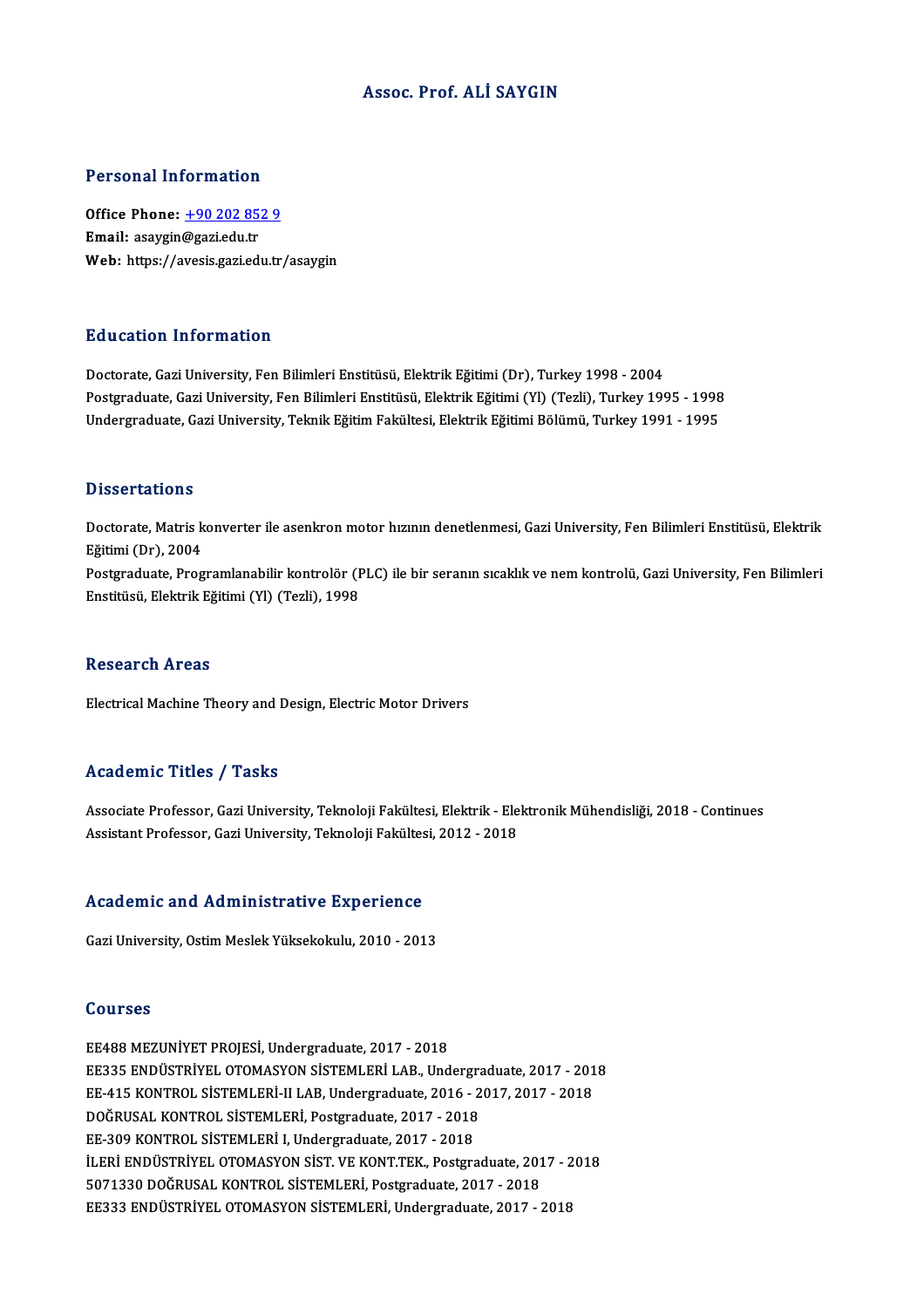EE-413 KONTROL SİSTEMLERİ-II, Undergraduate, 2016 - 2017, 2017 - 2018 EE-413 KONTROL SİSTEMLERİ-II, Undergraduate, 2016 - 2017, 2017 - 2018<br>EE-335 ENDÜSTRİYEL OTOMASYON SİSTEMLERİ LAB, Undergraduate, 2016 - 2017, 2017 - 2018<br>E251320 İLERİ ENDÜSTRİYEL OTOMASYON SİST, VE KONT TEK, Pestanaduata EE-413 KONTROL SİSTEMLERİ-II, Undergraduate, 2016 - 2017, 2017 - 2018<br>EE-335 ENDÜSTRİYEL OTOMASYON SİSTEMLERİ LAB, Undergraduate, 2016 - 2017, 2017 - 2<br>5251330 İLERİ ENDÜSTRİYEL OTOMASYON SİST. VE KONT.TEK., Postgraduate, EE-335 ENDÜSTRIYEL OTOMASYON SISTEMLERI LAB, Undergraduate, 2017<br>5251330 İLERI ENDÜSTRIYEL OTOMASYON SIST. VE KONT.TEK., Po<br>EE-311 KONTROL SISTEMLERI-I LAB, Undergraduate, 2017 - 2018<br>EE 222 ENDÜSTRIVEL OTOMASYON SISTEMLER 5251330 İLERİ ENDÜSTRİYEL OTOMASYON SİST. VE KONT.TEK., Postgraduate, 2017 - 2018<br>EE-311 KONTROL SİSTEMLERİ-I LAB, Undergraduate, 2017 - 2018<br>EE-333 ENDÜSTRİYEL OTOMASYON SİSTEMLERİ, Undergraduate, 2016 - 2017, 2017 - 2018 EE-311 KONTROL SİSTEMLERİ-I LAB, Undergraduate, 2017 - 2018<br>EE-333 ENDÜSTRİYEL OTOMASYON SİSTEMLERİ, Undergraduate, 2016 - 2017, 2017 - 2018<br>5251330-İLERİ ENDÜSTRİYEL OTOMASYON SİST. VE KONT.TEK., Postgraduate, 2016 - 2017 EE-333 ENDÜSTRİYEL OTOMASYON SİSTEMLERİ, Undergraduate, 2016 - 2016)<br>5251330-İLERİ ENDÜSTRİYEL OTOMASYON SİST. VE KONT.TEK., Postgrad<br>5071330- DOĞRUSAL KONTROL SİSTEMLERİ, Postgraduate, 2016 - 2017<br>EE 224 KONTROL SİSTEMLER 5251330-İLERİ ENDÜSTRİYEL OTOMASYON SİST. VE KONT.TEK., Postgraduate, 2016 - 2017<br>5071330- DOĞRUSAL KONTROL SİSTEMLERİ, Postgraduate, 2016 - 2017<br>EE-334 KONTROL SİSTEMLERİ-I, Undergraduate, 2016 - 2017<br>EE-336 KONTROL SİSTE 5071330- DOĞRUSAL KONTROL SİSTEMLERİ, Postgraduate, 2016 - 2017

#### Advising Theses

SAYGIN A., Ultrasonic Distance Measurement And Verification, Postgraduate, M.CALIŞ(Student), 2019 ria viern<sub>e</sub> Frieses<br>SAYGIN A., Ultrasonic Distance Measurement And Verification, Postgraduate, M.ÇALIŞ(Student), 2019<br>SAYGIN A., Stabilization Of Fire Direction In Movable Turret Systems, Postgraduate, İ.ERDOĞAN(Student), SAYGIN A., Monitoring Of The Change Of Wind Parameters And Estimation Using Artificial Intelligence Algorithms,<br>Doctorate, A.KEREM(Student), 2018 SAYGIN A., Stabilization Of Fire Direct<br>SAYGIN A., Monitoring Of The Change<br>Doctorate, A.KEREM(Student), 2018<br>SAYGIN A., Docum And Control Of De SAYGIN A., Monitoring Of The Change Of Wind Parameters And Estimation Using Artificial Intelligence Algorithr<br>Doctorate, A.KEREM(Student), 2018<br>SAYGIN A., Design And Control Of Decreased Cogging Torque Grid-Connected Three

Doctorate, A.KEREM(Student), 2018<br>SAYGIN A., Design And Control Of Decreased Cogging Torque Gri<br>Synchronous Motor Driver, Doctorate, A.AKSÖZ(Student), 2018<br>SAYGIN A., Have basakkadt serbestijk danaseli namlal maninjlati SAYGIN A., Design And Control Of Decreased Cogging Torque Grid-Connected Three Phase Permanent Mag<br>Synchronous Motor Driver, Doctorate, A.AKSÖZ(Student), 2018<br>SAYGIN A., İlave bacaklı altı serbestlik dereceli paralel manip

Synchronous Motor Driver, Doctorate, A.AKSÖZ(Student), 2018<br>SAYGIN A., İlave bacaklı altı serbestlik dereceli paralel manipülatör, Postgraduate, M.JUMA(Student), 2016<br>SAYGIN A., The Control Of Servo Motor By The Use Of Lab SAYGIN A., İlave bacaklı altı serbestlik dereceli paralel manipülatör, Postgraduate, M.JUMA(Student), 2016<br>SAYGIN A., The Control Of Servo Motor By The Use Of Labview, Postgraduate, A.MAHDI(Student), 2016<br>SAYGIN A., The Se SAYGIN A., The Control Of Servo Motor By The Use Of Labview, Postgraduate, A.MAHDI(Student), 2016<br>SAYGIN A., The Servo Motor Position Control By Using Matlab Opc Tools, Postgraduate, Y.BEŞYAPRAK(Stu<br>SAYGIN A., The Analysis SAYGIN A., The Servo Mexical<br>SAYGIN A., The Analysis<br>M.Juma(Student), 2016<br>SAYGIN A. Two channel SAYGIN A., The Analysis Of 6 Degrees Of Freedom Parallel Manipulator With A Fixed Limb, Postgraduate,<br>M.Juma(Student), 2016<br>SAYGIN A., Two channel pure tone digital odyometer designing, Postgraduate, G.MANAV(Student), 2013

M.Juma(Student), 2016<br>SAYGIN A., Two channel pure tone digital odyometer designing, Postgraduate, G.MANAV(Student), 2013<br>SAYGIN A., 6 switched 3-level inverter design, Postgraduate, A.KEREM(Student), 2012

### Articles Published in Journals That Entered SCI, SSCI and AHCI Indexes

- rticles Published in Journals That Entered SCI, SSCI and AHCI Indexes<br>I. Scenario-based wind speed estimation using a new hybrid metaheuristic model: Particle swarm<br>ontimization and radial movement entimization Scenario-based wind speed estimation using a n<br>optimization and radial movement optimization<br>Kanam A, SAVCIN A **Scenario-based wi<br>optimization and r<br>Kerem A., SAYGIN A.<br>MEASUDEMENT & CC** optimization and radial movement optimization<br>Kerem A., SAYGIN A.<br>MEASUREMENT & CONTROL, vol.52, pp.493-508, 2019 (Journal Indexed in SCI)<br>Design of an off guid model of misme sment guid sennestion of an esun Kerem A., SAYGIN A.<br>MEASUREMENT & CONTROL, vol.52, pp.493-508, 2019 (Journal Indexed in SCI)<br>II. Design of an off-grid model of micro-smart grid connection of an asynchronous motor fed with LUO<br>converter
- MEASUREM<br>Design of<br>converter<br>VII MAZE M YILMAZ E.N., AKSÖZ A., SAYGIN A.

ELECTRICAL ENGINEERING,vol.100,no.4,pp.2659-2666,2018 (Journal Indexed inSCI)

### YILMAZ E. N., AKSÖZ A., SAYGIN A.<br>ELECTRICAL ENGINEERING, vol.100, no.4, pp.2659-2666, 2018 (Journal Indexed in SCI)<br>III. Improving Performance of Three-Phase Slim DC-Link Drives Utilizing Virtual Positive Impedance-<br>Pased Based Active Damping Control<br>AKSÖZ A., Song Y., SAYGIN A., Blaabjerg F., Davari P. Improving Performance of Three-Phase Slim I<br>Based Active Damping Control<br>AKSÖZ A., Song Y., SAYGIN A., Blaabjerg F., Davari P.<br>ELECTPONICS vol 7, no 10, 2019 (Journal Indoved i

ELECTRONICS, vol.7, no.10, 2018 (Journal Indexed in SCI)

- AKSÖZ A., Song Y., SAYGIN A., Blaabjerg F., Davari P<br>ELECTRONICS, vol.7, no.10, 2018 (Journal Indexed<br>IV. Position Control of a Turret Using LabVIEW
- ELECTRONICS, vol.7, n<br>Position Control of<br>Saygin A., Rashid A. M.<br>ACTA PHYSICA POLON Saygin A., Rashid A. M.<br>ACTA PHYSICA POLONICA A, vol.132, no.3, pp.970-973, 2017 (Journal Indexed in SCI) Saygin A., Rashid A. M.<br>ACTA PHYSICA POLONICA A, vol.132, no.3, pp.970-973, 2017 (Journal Indexe<br>V. Speed control of an induction motor by 6-switched 3-level inverter<br>SAYCIN A. KEREM A.
- ACTA PHYSICA POLO<br>Speed control of al<br>SAYGIN A., KEREM A.<br>OPEN PHYSICS vol 15 Speed control of an induction motor by 6-switched 3-level invertered SAYGIN A., KEREM A.<br>OPEN PHYSICS, vol.15, no.1, pp.1072-1076, 2017 (Journal Indexed in SCI)<br>DSP Implementation of a Variable Speed Drive Heing Fuggy Legi

### SAYGIN A., KEREM A.<br>OPEN PHYSICS, vol.15, no.1, pp.1072-1076, 2017 (Journal Indexed in SCI)<br>VI. DSP Implementation of a Variable Speed Drive Using Fuzzy Logic Based Voltage Injection Method for<br>Weund Beter Industion Mechin OPEN PHYSICS, vol.15, no.1, pp.1072-1<br>DSP Implementation of a Variable<br>Wound-Rotor Induction Machines DSP Implementation of a Variable S<sub>I</sub><br>Wound-Rotor Induction Machines<br>Kesler S., Akpinar A. S. , Saygin A., Oner Y.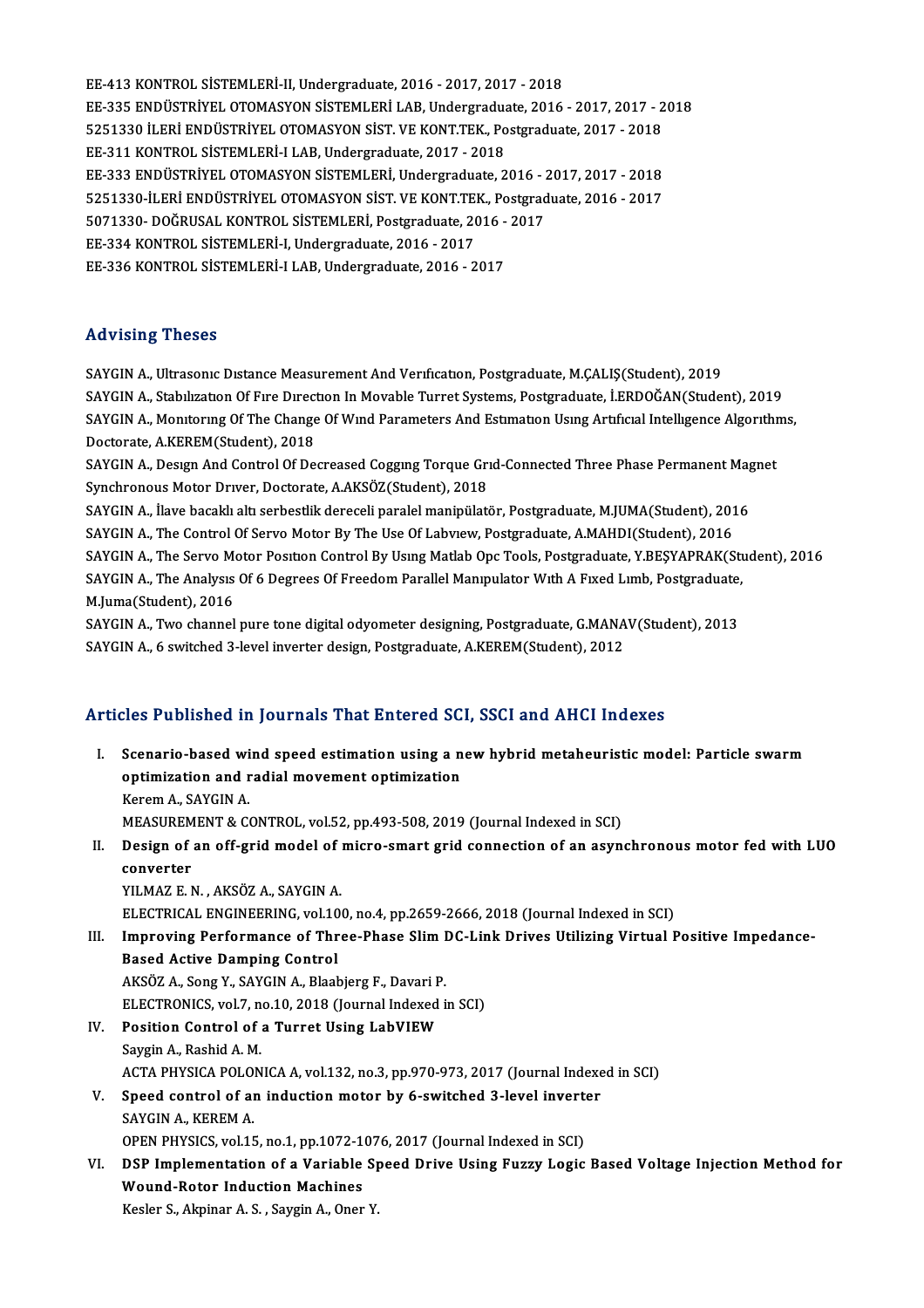INTERNATIONAL REVIEW OF ELECTRICAL ENGINEERING-IREE, vol.3, no.6, pp.962-974, 2008 (Journal Indexed in<br>SCD INTE<br>SCI)<br>DSP INTERNATIONAL REVIEW OF ELECTRICAL ENGINEERING-IREE, vol.3, no.6, pp.9<br>SCI)<br>VII. DSP based fuzzy-neural speed tracking control of brushless DC motor

SCI)<br>DSP based fuzzy-neural sp<br>Gencer C., Saygin A., Coskun I.<br>APTIEICIAL INTELLICENCE A Gencer C., Saygin A., Coskun I.<br>ARTIFICIAL INTELLIGENCE AND NEURAL NETWORKS, vol.3949, pp.107-116, 2006 (Journal Indexed in SCI)

### Articles Published in Other Journals

- rticles Published in Other Journals<br>I. Decreasing the Cogging Torque using Virtual Positive Impedance Based Active Damping Control<br>Methed for PMSMs Method for PMSMs<br>Decreasing the Cog<br>Method for PMSMs Decreasing the Co<sub>l</sub><br>Method for PMSMs<br>AKSÖZ A., SAYGIN A.<br>International Journal
	-

Method for PMSMs<br>AKSÖZ A., SAYGIN A.<br>International Journal of Computational and Experimental Science and Engineering (IJCESEN), vol.5, no.1, pp.43-47,<br>2019 (Refereed Journals of Other Institutions) AKSÖZ A., SAYGIN A.<br>International Journal of Computational and Exp<br>2019 (Refereed Journals of Other Institutions)<br>Prediction and Modelling of Energy Consy International Journal of Computational and Experimental Science and Engineering (IJCESEN), vol.5, no.1,<br>2019 (Refereed Journals of Other Institutions)<br>II. Prediction and Modelling of Energy Consumption on Temperature Contr

2019 (Refereed Journals of Other Institutions)<br>II. Prediction and Modelling of Energy Consumption on Temperature Control for Greenhouses<br>Ozden S., DURSUN M., Aksoz A., SAYGIN A. Prediction and Modelling of Energy Consumption on Temperature Control for Greenhouses<br>Ozden S., DURSUN M., Aksoz A., SAYGIN A.<br>JOURNAL OF POLYTECHNIC-POLITEKNIK DERGISI, vol.22, no.1, pp.213-217, 2019 (Journal Indexed in E

### Ozden S., DURSUN M., Aksoz A., SAYGIN A.<br>JOURNAL OF POLYTECHNIC-POLITEKNIK DERGISI, vol.22, no.1, pp.213-217, 2019 (Journal Indexed in ESCI)<br>III. PMSM Control using the 3DSVPWM to Decrease Motor Torque Ripple and Motor Cur **JOURNAL OF<br>PMSM Cont<br>New Model**<br>SAVCIMA A PMSM Control usir<br>New Model<br>SAYGIN A., AKSÖZ A.<br>European Journal of New Model<br>SAYGIN A., AKSÖZ A.<br>European Journal of Science and Technology, no.15, pp.327-332, 2019 (Refereed Journals of Other Institutions)<br>Auny Firiksel ve Elektromanyetik Peremetreler, Altude FASMSM ve OBSMSM'un Vuruntu

### SAYGIN A., AKSÖZ A.<br>European Journal of Science and Technology, no.15, pp.327-332, 2019 (Refereed Journals of Other Institutions<br>IV. Aynı Fiziksel ve Elektromanyetik Parametreler Altında EASMSM ve ORSMSM'un Vuruntu Tor European Journal of Scie<br>Aynı Fiziksel ve Elektr<br>göre Karşılaştırılması<br>SAVCIN A AKSÖZA Aynı Fiziksel ve Ele<br>göre Karşılaştırılm<br>SAYGIN A., AKSÖZ A.<br>Ceri Üniversitesi Fen

SAYGIN A., AKSÖZ A.

göre Karşılaştırılması<br>SAYGIN A., AKSÖZ A.<br>Gazi Üniversitesi Fen Bilimleri Dergisi Part C: Tasarım ve Teknoloji, vol.6, pp.659-667, 2018 (Refereed Journals of<br>Other Institutions) Gazi Üniversitesi Fen Bilimleri Dergisi Part C: Tasarım ve Teknoloji, vol.6, pp.659-667, 2018 (Refereed Journals of Other Institutions)<br>V. AG Dağıtım Şebekelerinde Kaçak Kullanımın Tespiti ve Otomatik Faturalama İçin Ö

## Other Insti<br>AG Dağıtı:<br>Çalışması<br>ÜSTÜNSOV AG Dağıtım Şebekelerinde Kaçak F<br>Çalışması<br>ÜSTÜNSOY F., SAYAN H. H. , SAYGIN A.<br>Düzee Üniversitesi Bilim ve Telmoleji E

Çalışması<br>ÜSTÜNSOY F., SAYAN H. H. , SAYGIN A.<br>Düzce Üniversitesi Bilim ve Teknoloji Dergisi, vol.6, no.4, pp.1178-1189, 2018 (Other Refereed National Journals)<br>6. anabtarlı 3. seviyali eviriside uray yektör, darbe geniali

### ÜSTÜNSOY F., SAYAN H. H. , SAYGIN A.<br>Düzce Üniversitesi Bilim ve Teknoloji Dergisi, vol.6, no.4, pp.1178-1189, 2018 (Other Refereed National Jo<br>VI. 6-anahtarlı 3-seviyeli eviricide uzay vektör darbe genişlik modülasyon tek Düzce Üniversitesi Bil<br>6-anahtarlı 3-seviy<br>SAYGIN A., KEREM A.<br>Dürce Üniversitesi Bil 6-anahtarlı 3-seviyeli eviricide uzay vektör darbe genişlik modülasyon tekniğinin uygulaması<br>SAYGIN A., KEREM A.<br>Düzce Üniversitesi Bilim ve Teknoloji Dergisi. (TÜBİTAK TR Dizin), vol.5, no.2, pp.565-581, 2017 (Other Refer

SAYGIN A., KEREM<br>Düzce Üniversitesi<br>National Journals)<br>Wind nower fore Düzce Üniversitesi Bilim ve Teknoloji Dergisi. (TÜBİTAK TR Dizin), vol.5, no.2, pp.565-<br>National Journals)<br>VII. Wind power forecasting: a case study in terrain using artificial intelligence<br>SAVCIN A, KEREM A

# National Journals)<br>Wind power foreca<br>SAYGIN A., KEREM A.<br>International Becears

SAYGIN A., KEREM A.<br>International Research Journal of Engineering and Technology (IRJET), vol.4, no.6, pp.301-307, 2017 (Refereed Journals of Other Institutions) International Research Journal of Engineering and Technology (IRJET)<br>Journals of Other Institutions)<br>VIII. EMI filter Physical Estimation For Different Frequency Values<br>AKSÖZ A SAVCIN A

### Journals of Other Ins<br>**EMI filter Physical**<br>AKSÖZ A., SAYGIN A.<br>International Journal EMI filter Physical Estimation For Different Frequency Values<br>AKSÖZ A., SAYGIN A.<br>International Journal Of Industrial Electronics and Electrical Engineering, vol.4, no.5, pp.17-20, 2016 (Refereed<br>Journals of Other Institut AKSÖZ A., SAYGIN A.<br>International Journal Of Indust<br>Journals of Other Institutions)<br>Design of 6 switched 3 Joys

Journals of Other Institutions)

### IX. Design of 6 switched 3-level inverter with RL load<br>SAYGIN A., KEREM A.

Design of 6 switched 3-level inverter with RL load<br>SAYGIN A., KEREM A.<br>PAMUKKALE UNIVERSITY JOURNAL OF ENGINEERING SCIENCES-PAMUKKALE UNIVERSITESI MUHENDISLIK<br>PU IMLERLDERCISL VAL22, no 5, nn 240,252, 2016 (Journal Indoved SAYGIN A., KEREM A.<br>PAMUKKALE UNIVERSITY JOURNAL OF ENGINEERING SCIENCES-PAMUKKALI<br>BILIMLERI DERGISI, vol.22, no.5, pp.349-352, 2016 (Journal Indexed in ESCI)<br>Dunamics Barametar Crapbe of Bassangar Planes PAMUKKALE UNIVERSITY JOURNAL OF ENGINEERING S<br>BILIMLERI DERGISI, vol.22, no.5, pp.349-352, 2016 (Jou<br>X. Dynamics Parameter Graphs of Passenger Planes BILIMLERI DERGISI, vol.22, no.5, pp.349-352, 2016 (Journal Indexed in ESCI)<br>X. Dynamics Parameter Graphs of Passenger Planes

### AKSÖZ A., DURSUN M., SAYGIN A.

International Journal of Aerospace System Engineering, vol.2, no.1, pp.31-37, 2015 (Refereed Journals of Other<br>Institutions)

#### XI. OPTIMUMROTOR DESIGN OF SMALL PMBLDCMOTOR BASED ON HIGH EFFICIENCY CRITERIA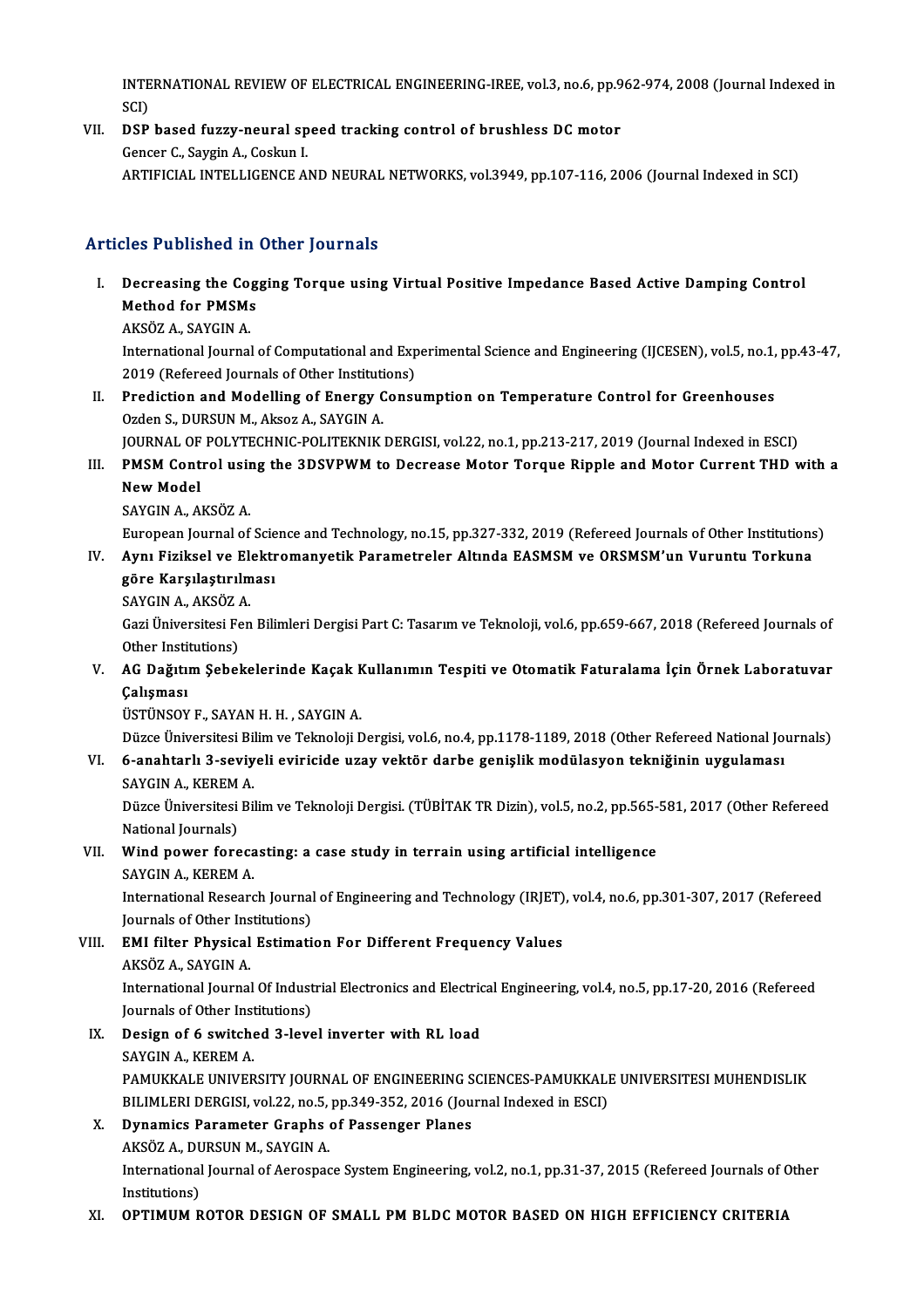Saygın A., Ocak C., Dalcalı A., Çelik E.<br>APPN Journal of Engineering and A.

ARPN Journal of Engineering and Applied Sciences, vol.10, no.19, pp.9127-9132, 2015 (Refereed Journals of Other<br>Institutions) Saygin A., Oca<br>ARPN Journa<br>Institutions)<br>Dynamia Bo ARPN Journal of Engineering and Applied Sciences, vol.<br>Institutions)<br>XII. Dynamic Parameter Graphs of Passenger Planes<br>AVSÖZA DURSUN M SAVGNA

Institutions)<br>Dynamic Parameter Graphs o<br>AKSÖZ A., DURSUN M., SAYGIN A.<br>International Journal of Aerocrac Dynamic Parameter Graphs of Passenger Planes<br>AKSÖZ A., DURSUN M., SAYGIN A.<br>International Journal of Aerospace System Engineering, vol.2, no.1, pp.31-37, 2015 (Refereed Journals of Other<br>Institutions) AKSÖZ A., DURSUN M., SAYGIN A.<br>International Journal of Aerospac<br>Institutions) International Journal of Aerospace System Engineering, v<br>Institutions)<br>XIII. Android Mobile Device Based Automation System<br>AESOZA SAVCINA Android Mobile Device Based Automation System<br>AKSÖZ A., SAYGIN A. Android Mobile Device Based Automation System<br>AKSÖZ A., SAYGIN A.<br>International Journal of Electrical, Electronics and Data Communication, vol.3, no.3, pp.5-11, 2015 (Refereed<br>Journals of Other Institutions) AKSÖZ A., SAYGIN A.<br>International Journal of Electri<br>Journals of Other Institutions)<br>A Now Dosian of Single Sid Journals of Other Institutions)<br>XIV. A New Design of Single Side Brushless Direct Current Linear Motor DURSUNM.,SAYGINA.,ÖZDENS.,FENERCİOĞLUA. A New Design of Single Side Brushless Direct Current Linear Motor<br>DURSUN M., SAYGIN A., ÖZDEN S., FENERCİOĞLU A.<br>Journal of Automation and Control Engineering, vol.3, no.4, pp.336-342, 2015 (Refereed Journals of Other<br>Inst DURSUN M., S<br>Journal of Au<br>Institutions)<br>A Design an Journal of Automation and Control Engineering, vol.3, no.4, pp.336-342, 2015 (F<br>Institutions)<br>XV. A Design and Automation with PLC of a Solar System and Test Results<br>DURSUN M. SAVCIN A ÖZDEN S Institutions)<br>XV. A Design and Automation with PLC of a Solar System and Test Results<br>DURSUN M., SAYGIN A., ÖZDEN S. A Design and Automation with PLC of a Solar System and Test Results<br>DURSUN M., SAYGIN A., ÖZDEN S.<br>International Journal of Electrical Energy, vol.2, no.3, pp.200-205, 2014 (Refereed Journals of Other Institutions)<br>Influen DURSUN M., SAYGIN A., ÖZDEN S.<br>International Journal of Electrical Energy, vol.2, no.3, pp.200-205, 2014 (Refereed Journals of Other In<br>XVI. Influence Of Pole Arc Offset On The Field And Output Parameters Of Brushless Dc M International Journal of Electrical Energy, vol.2, no.3, pp.200-205<br>Influence Of Pole Arc Offset On The Field And Output Par<br>SAYGIN A., OCAK C., DALCALI A., GÜRDAL O., alantar s., tarhan y.<br>International Journal of Advance Influence Of Pole Arc Offset On The Field And Output Parameters Of Brushless Dc Motors<br>SAYGIN A., OCAK C., DALCALI A., GÜRDAL O., alantar s., tarhan y.<br>International Journal of Advancements in Electronics and Electrical En SAYGIN A., OCAK C., DALCALI A., GÜRDAL O., alantar s., tarhan y. International Journal of Advancements in Electronics and Electrical Engineering – IJAEEE, vol.3, no.1, pp.47-51,<br>2014 (Refereed Journals of Other Institutions)<br>XVII. An Easy Calculation Method for the Electricity Productio 2014 (Refer<br>An Easy Ca<br>Gaziantep<br>VII MAZE N An Easy Calculation Method for<br>Gaziantep<br>YILMAZ E. N. , SAYGIN A., Besnili M.<br>Journal of Applied Sciences vol.9, n Gaziantep<br>YILMAZ E. N. , SAYGIN A., Besnili M.<br>Journal of Applied Sciences, vol.9, no.21, pp.3927-3931, 2009 (Refereed Journals of Other Institutions)<br>PU EZİKLİ ASENKRON MAKİNELERDE ANLIK VÜKSEK MOMENT VE HIZ DENETİMİ İÇİN YILMAZ E. N. , SAYGIN A., Besnili M.<br>Journal of Applied Sciences, vol.9, no.21, pp.3927-3931, 2009 (Refereed Journals of Other Institutions)<br>XVIII. BİLEZİKLİ ASENKRON MAKİNELERDE ANLIK YÜKSEK MOMENT VE HIZ DENETİMİ İÇİN RO Journal of Applied Sciences, vol.9, no.21, pp.3927-3931, 2009 (Refer<br>BİLEZİKLİ ASENKRON MAKİNELERDE ANLIK YÜKSEK MOME<br>DEVRESİNE BULANIK MANTIK TABANLI GÜÇ ENJEKSİYONU<br>KESLER SAAKPINARA SASAYCINA KESLERS.,AKPINARA.S. ,SAYGINA. PAMUKKALE UNIVERSITY JOURNAL OF ENGINEERING SCIENCES-PAMUKKALE UNIVERSITESI MUHENDISLIK KESLER S., AKPINAR A. S. , SAYGIN A.<br>PAMUKKALE UNIVERSITY JOURNAL OF ENGINEERING SCIENCES-PAMUKKALE UNIVI<br>BILIMLERI DERGISI, vol.15, no.1, pp.13-23, 2009 (Other Refereed National Journals)<br>Matris Konverter Hygulaması XIX. Matris Konverter Uygulaması BILIMLERI DERGISI, vol.15, no.1, p<br>Matris Konverter Uygulaması<br>COŞKUN İ., SAYGIN A., DURSUN M.<br>JOUPNAL OF POLYTECHNIC POLIT JOURNAL OF POLYTECHNIC-POLITEKNIK DERGISI, vol.11, no.3, pp.193-198, 2008 (Other Refereed National Journals) COSKUN İ., SAYGIN A., DURSUN M. JOURNAL OF POLYTECHNIC-POLITEKNIK DERGISI, vol.11, no.3, pp.193-198, 2008 (Other Refereed National<br>Journals)<br>RELÜKTANS MOTOR SÜRÜCÜSÜ Journals)<br>GÜNEŞ ENERJİSİ İLE ÇALIŞAN B<br>RELÜKTANS MOTOR SÜRÜCÜSÜ<br>DURSUN M. SAYCIN A RELÜKTANS MOTOR SÜRÜCÜSÜ<br>DURSUN M., SAYGIN A. RELÜKTANS MOTOR SÜRÜCÜSÜ<br>DURSUN M., SAYGIN A.<br>Erciyes Üniversitesi Fen Bilimleri Enstitüsü Dergisi, vol.22, no.1, pp.57-65, 2006 (Other Refereed National Journals)<br>PİP ASANSÖR TAHRİK SİSTEMİ İCİN RIJI ANIK MANTIKDENETİMI İ XXI. BİR ASANSÖR TAHRİK SİSTEMİ İÇİN BULANIK MANTIKDENETİMLİ ANAHTARLAMALI RELÜKTANS Erciyes Üniversitesi Fen Bilimleri<br>BİR ASANSÖR TAHRİK SİSTEI<br>MOTORSÜRÜCÜSÜ TASARIMI<br>DUBSUN M. SAYCIN A MOTORSÜRÜCÜSÜ TASARIMI<br>DURSUN M., SAYGIN A. MOTORSÜRÜCÜSÜ TASARIMI<br>DURSUN M., SAYGIN A.<br>PAMUKKALE UNIVERSITY JOURNAL OF ENGINEERING SCIENCES-PAMUKKALE UNIVERSITESI MUHENDISLIK<br>PILIMI ERLDERCISL VAL12, no.2, nn.151,160,2006 (Other Refereed National Jaurnale). DURSUN M., SAYGIN A.<br>PAMUKKALE UNIVERSITY JOURNAL OF ENGINEERING SCIENCES-PAMUKKALE UNIVER:<br>BILIMLERI DERGISI, vol.12, no.2, pp.151-160, 2006 (Other Refereed National Journals)<br>A SWITCHED BELUCTANCE MOTOR DRIVER WITH BOOST PAMUKKALE UNIVERSITY JOURNAL OF ENGINEERING SCIENCES-PAMUKKALE UNIVERSITESI MUHE<br>BILIMLERI DERGISI, vol.12, no.2, pp.151-160, 2006 (Other Refereed National Journals)<br>XXII. A SWITCHED RELUCTANCE MOTOR DRIVER WITH BOOST CONV BILIMLERI DERGISI, vol.12, no.2, pp.151-160, 2006 (Other Refereed National Journals)<br>A SWITCHED RELUCTANCE MOTOR DRIVER WITH BOOST CONVERTER DESIGNED FOR A<br>PHOTOVOLTAIC ARRAY IRRIGATION SYSTEM DURSUN M., SAYGIN A. PHOTOVOLTAIC ARRAY IRRIGATION SYSTEM<br>DURSUN M., SAYGIN A.<br>Erciyes Üniversitesi Fen Bilimleri Enstitüsü Fen Bilimleri Dergisi, vol.22, no.1, pp.57-65, 2006 (Other Refereed<br>National Journale) DURSUN M., SAYGI<br>Erciyes Üniversites<br>National Journals)<br>Euggy Logie contr Erciyes Üniversitesi Fen Bilimleri Enstitüsü Fen Bilimleri Dergisi, vol.22, no.1, pp.57-65, 2006 (O<br>National Journals)<br>XXIII. Fuzzy logic controlled switched reluctance motor driver designing for a lift system<br>NUBSUN M. SA National Journals)<br><mark>Fuzzy logic controll</mark>e<br>DURSUN M., SAYGIN A.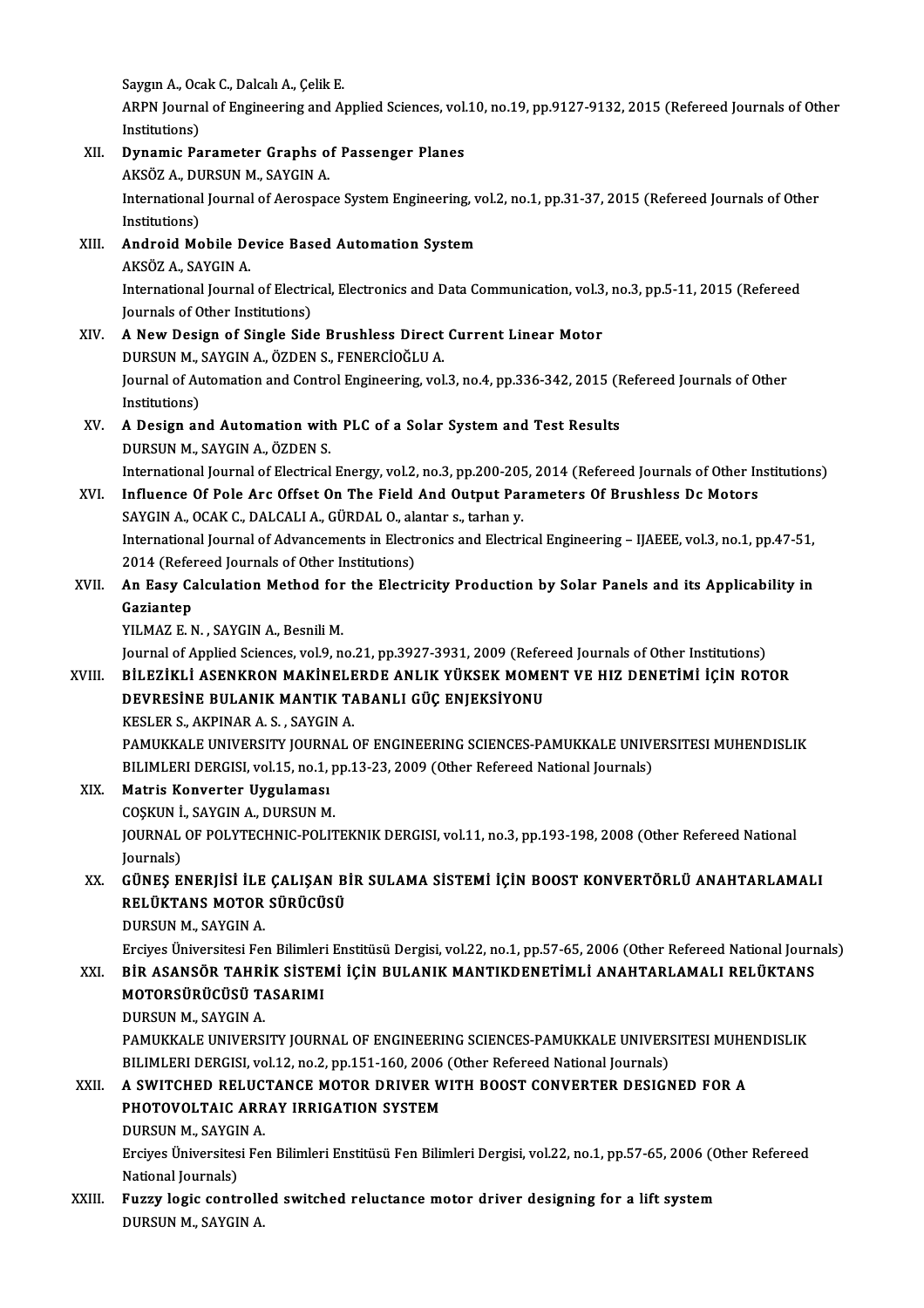PAMUKKALE UNIVERSITY JOURNAL OF ENGINEERING SCIENCES-PAMUKKALE UNIVERSITESI MUHENDISLIK<br>PU IMLERI DERGISLIYAL12, no.2, nn.151,160,2006 (Other Refereed National Jaurnale) PAMUKKALE UNIVERSITY JOURNAL OF ENGINEERING SCIENCES-PAMUKKALE UNIVER:<br>BILIMLERI DERGISI, vol.12, no.2, pp.151-160, 2006 (Other Refereed National Journals)<br>SPEED CONTROL OF INDUCTION MOTOR BY MATRIX CONVERTER PAMUKKALE UNIVERSITY JOURNAL OF ENGINEERING SCIENCES-PAMUKK<br>BILIMLERI DERGISI, vol.12, no.2, pp.151-160, 2006 (Other Refereed Natio:<br>XXIV. SPEED CONTROL OF INDUCTION MOTOR BY MATRIX CONVERTER

BILIMLERI DERGISI, vol.12, no.2, pp.151-160, 2006 (Other Refereed National Journals)<br>SPEED CONTROL OF INDUCTION MOTOR BY MATRIX CONVERTER<br>COSKUN İ., SAYGIN A. Gazi Üniversitesi Fen Bilimleri Dergisi, vol.17, no.2, pp.61-74, 2004 (Other Refereed National Journals) COŞKUN İ., SAYGIN A.<br>Gazi Üniversitesi Fen Bilimleri Dergisi, vol.17, no.2, pp.61-74, 2004 (Other Refereed National Jou<br>XXV. MATRİS ÇEVİRİCİ KONTROL TEKNİKLERİNİN BİLGİSAYARORTAMINDAKi BENZETİMİ Gazi Üniversitesi Fen<br>MATRİS ÇEVİRİCİ K<br>COŞKUN İ., SAYGIN A.<br>Sakarya Üniversitesi L MATRİS ÇEVİRİCİ KONTROL TEKNİKLERİNİN BİLGİSAYARORTAMINDAKI BENZETİMİ<br>COŞKUN İ., SAYGIN A.<br>Sakarya Üniversitesi Fen Bilimleri Enstitüsü Dergisi, vol.7, no.2, pp.159-166, 2003 (Other Refereed National<br>Journale) COŞKUN İ., SAYGIN A.<br>Sakarya Üniversitesi Fen Bilimleri Enstitüsü Dergisi, vol.7, no.2, pp.159-166, 2003 (Other Refereed National<br>Journals)

Sakarya Üniversitesi Fen Bilimleri Enstitüsü Dergisi, vol.7, no.2, pp.159-166, 2003 (Othe<br>Journals)<br>XXVI. Programlanabilir Lojik Kontrolör (PLC) İle Serada Sıcaklık ve Nem Kontrolü<br>COSKUN İ. SAVCIN A Journals)<br><mark>Programlanabilir L</mark><br>COȘKUN İ., SAYGIN A.<br>Cari Üniversitesi Ean Gazi Üniversitesi Fen Bilimleri Enstitüsü Dergisi, vol.14, no.4, pp.1235-1250, 2001 (Other Refereed National Journals) COŞKUN İ., SAYGIN A.

### Books&Book Chapters

I. Kumanda Teknikleri ve PLC coskun i., DURSUN M., SAYGIN A. Atatürk Kız Teknik Anadolu Kız Meslek ve Kız Meslek Lisesi Matba, Ankara, 2008

#### Refereed Congress / Symposium Publications in Proceedings

efereed Congress / Symposium Publications in Proceedings<br>I. Wind power forecasting using a new and robust hybrid metaheuristic approach: a case study of<br>multiple locations Mind power forest<br>multiple locations<br>EXPEM A SAVCINA Wind power forecasting using<br>multiple locations<br>KEREM A., SAYGIN A., RAHMANİ R.<br>10th International Sumnesium on L

multiple locations<br>KEREM A., SAYGIN A., RAHMANİ R.<br>19th International Symposium on Electromagnetic Fields in Mechatronics, Electrical and Electronic Engineering<br>(ISEE 2019), Nangy ( ERANCE JEEE 29 - 21 August 2019 KEREM A., SAYGIN A., RAHMANİ R.<br>19th International Symposium on Electromagnetic Fields<br>(ISEF 2019), Nancy/ FRANCE. IEEE, 29 - 31 August 2019<br>Collecting the Data Bequired to Develop aPersonal 19th International Symposium on Electromagnetic Fields in Mechatronics, Electrical and Electronic Engineering<br>(ISEF 2019), Nancy/FRANCE. IEEE, 29 - 31 August 2019<br>II. Collecting the Data Required to Develop aPersonalized S

(ISEF 2019), Nancy/ FRANCE. IEE<br>Collecting the Data Required t<br>Internet of Things Ecosystem Collecting the Data Required to Deve<br>Internet of Things Ecosystem<br>SAYGIN A., POLAT H., AKSÖZ A., OYUCU S.<br>INTERNATIONAL CONEERENCE ONENCIA

Internet of Things Ecosystem<br>SAYGIN A., POLAT H., AKSÖZ A., OYUCU S.<br>INTERNATIONAL CONFERENCE ONENGINEERING AND NATURAL SCIENCES, Prague, Czech Republic, 12 - 16 June SAYGI<br>INTER<br>2019<br>Collec INTERNATIONAL CONFERENCE ONENGINEERING AND NATURAL SCIENCES, Prague, Czech Republic, 12 - 16 June<br>2019<br>III. Collecting the Data Required to Develop a Personalized Speech Recognition System to be used in the<br>Internet of Thi

2019<br>III. Collecting the Data Required to Develop a Personalized Speech Recognition System to be used in the<br>Internet of Things Collecting the Data Required to Deve<br>Internet of Things<br>SAYGIN A., POLAT H., AKSÖZ A., OYUCU S.<br>Eth International Conference on Engineer

5th International Conference on Engineering and Natural Sciences (ICENS2019), Praque, Czech Republic, 12 - 16<br>June 2019 SAYGIN A.,<br>5th Interna<br>June 2019<br>HABEKET 5th International Conference on Engineering and Natural Sciences (ICENS2019), P<br>June 2019<br>IV. HAREKETLİ TARET SİSTEMLERİNDE ATIŞ İSTİKAMETİ STABİLİZASYONU<br>SAVCIN A ERDOĞAN İ

June 2019<br>HAREKETLİ TARET S<br>SAYGIN A., ERDOĞAN İ.<br>IMASCON 2019, Kosasli HAREKETLI TARET SISTEMLERINDE ATIŞ ISTIKAMETI STABILIZ*I*<br>SAYGIN A., ERDOĞAN İ.<br>IMASCON 2019, Kocaeli, Turkey, 26 - 28 April 2019, vol.2, pp.1601-1607<br>PMSM Control using the 2DSVPWM to Degreese Moter Tergue P

### SAYGIN A., ERDOĞAN İ.<br>IMASCON 2019, Kocaeli, Turkey, 26 - 28 April 2019, vol.2, pp.1601-1607<br>V. PMSM Control using the 3DSVPWM to Decrease Motor Torque Ripple and Motor Current THD with a<br>Naw Model IMASCON 20<br>**PMSM Cont<br>New Model**<br>SAVCIN A A PMSM Control usir<br>New Model<br>SAYGIN A., AKSÖZ A.<br>ICCESEN 2019-12-1

New Model<br>SAYGIN A., AKSÖZ A.<br>ICCESEN-2018, 12 - 16 October 2018<br>Desusesing the Cogging Tengue u

SAYGIN A., AKSÖZ A.<br>ICCESEN-2018, 12 - 16 October 2018<br>VI. Decreasing the Cogging Torque using Virtual PositiveImpedance Based Active Damping Control<br>Method for PMSMe ICCESEN-2018, 12 - 1<br>Decreasing the Cog<br>Method for PMSMs Decreasing the Co<sub>{</sub><br>Method for PMSMs<br>AKSÖZ A., SAYGIN A.<br>ICCESEN 2019-12-1 Method for PMSMs<br>AKSÖZ A., SAYGIN A.<br>ICCESEN-2018. 12 - 16 October 2018

VII. A New Comparison Study in Smart Grid: The Most Suitable Database for Wind Turbine Data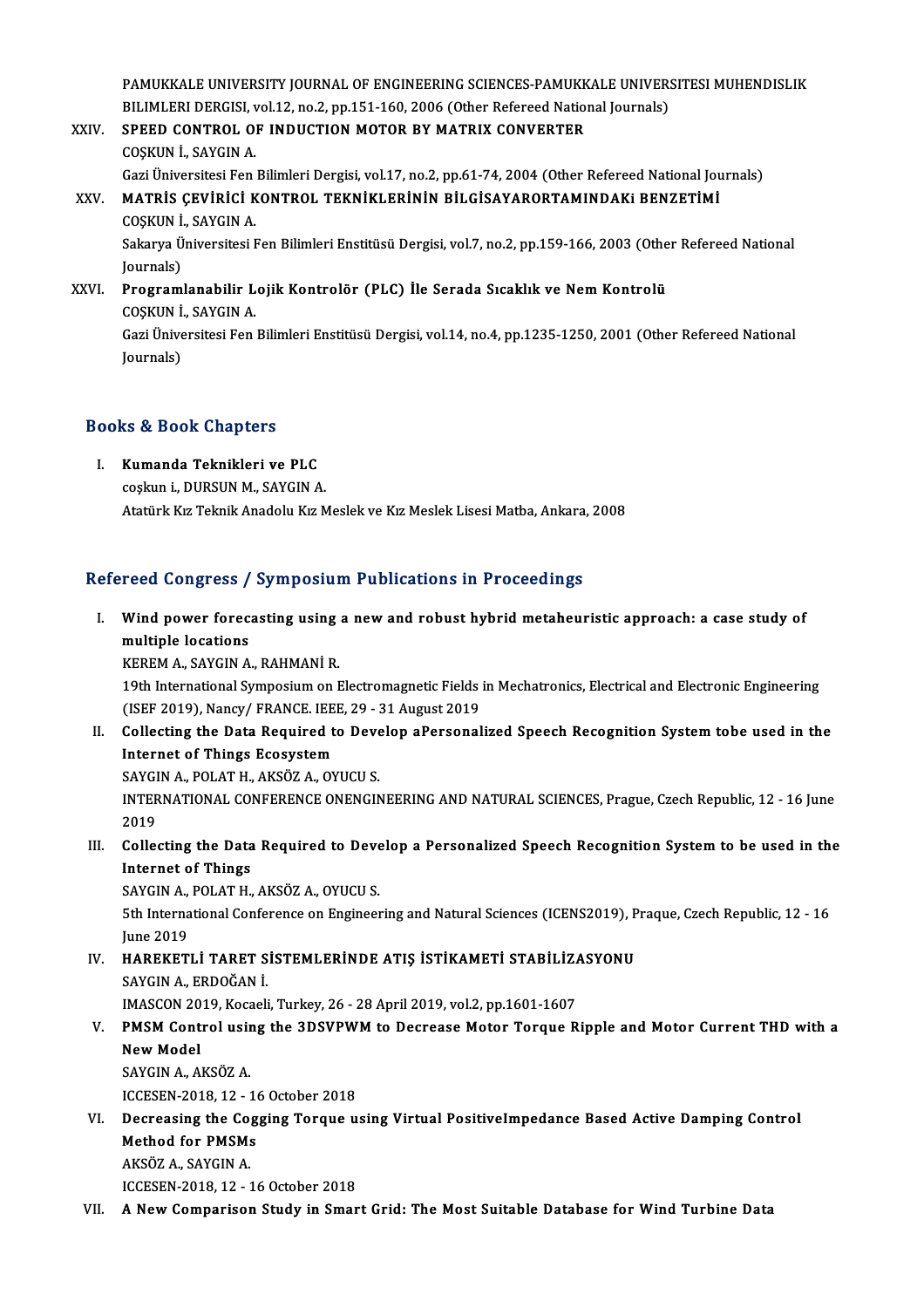**AKSÖZ A., OYUCU S., SAYGIN A., POLAT H.<br>International Conference on Information** 

International Conference on Information System, Computer Engineering and Applications (ICISCEA 2018 ),<br>Munich, Germany, 7 - 08 May 2018 AKSÖZ A., OYUCU S., SAYGIN A., POL<br>International Conference on Inform<br>Munich, Germany, 7 - 08 May 2018<br>Pata Stanaga in Smant Crid Syst

- VIII. Data Storage in Smart Grid Systems Munich, Germany, 7 - 08 May 2018<br>Data Storage in Smart Grid Systems<br>YILMAZ E. N. , POLAT H., OYUCU S., AKSÖZ A., SAYGIN A.<br>6th International Istanbul Smart Cride and Cities Congre 6th International Istanbul Smart Grids and Cities Congress and Fair (ICSG), İstanbul, Turkey, 25 - 26 April 2018, pp. 110-113 YILMAZ E. N<br>6th Internati<br>pp.110-113<br>Speed cent 6th International Istanbul Smart Grids and Cities Congress and Fair (ICSG<br>pp.110-113<br>IX. Speed control of induction motor by 6-switched 3-level inverter<br>SAVCIN A VEREM A
	- pp.110-113<br>Speed control of in<br>SAYGIN A., KEREM A.<br>19th International Sy Speed control of induction motor by 6-switched 3-level inverter<br>SAYGIN A., KEREM A.<br>18th International Symposium on Electromagnetic Fields in Mechatronics, Electrical and Electronic Engineering<br>(ISEE 2017) Lodg ( POLAND, I SAYGIN A., KEREM A.<br>18th International Symposium on Electromagnetic Fields in Mechatronics,<br>(ISEF 2017) Lodz/ POLAND. IEEE, Lodz, Poland, 14 - 16 September 2017<br>6. Suitshed 3. Lovel Inventer for BV Bouer Quality Enhancemen (ISEF 2017) Lodz/ POLAND. IEEE, Lodz, Poland, 14 - 16 September 2017
	- X. 6-Switched 3-Level Inverter for PV Power Quality Enhancement in Smart Grid Application 6-Switched 3-Level Inverter for PV Power Quality Enhancement in Smart Grid Application<br>SAYGIN A., Kerem A., AKSÖZ A.<br>4th International Conference on Electrical and Electronic Engineering (ICEEE), Ankara, Turkey, 8 - 10 Apr

SAYGIN A., K<br>4th Internati<br>pp.108-112<br>Design Ont 4th International Conference on Electrical and Electronic Engineering (ICEEE), Ankara, Turkey, 8 - 10 April<br>pp.108-112<br>XI. Design Optimization for Minimizing Cogging Torque in Axial Flux Permanent Magnet Machines

## pp.108-112<br>XI. Design Optimization for Minimizing Cogging Torque in Axial Flux Permanent Magnet Machines<br>SAYGIN A., AKSÖZ A.

International Conference on Optimization of Electrical and Electronic Equipment (OPTIM) / Intl Aegean Conference SAYGIN A., AKSÖZ A.<br>International Conference on Optimization of Electrical and Electronic Equipment (OPTIM) / Intl Aegean Conferen<br>On Electrical Machines and Power Electronics (ACEMP), Brasov, Romania, 25 - 27 May 2017, pp

- XII. Smart Grid Integration of Micro Hybrid Power System Using 6-Switched 3-Level Inverter<br>Kerem A., AKSÖZ A., SAYGIN A., YILMAZ E. N. on Electrical Machines and Power Electronics<br>Smart Grid Integration of Micro Hybrid<br>Kerem A., AKSÖZ A., SAYGIN A., YILMAZ E. N.<br>Eth International Istanbul Smart Crid and Cit 5th International Istanbul Smart Grid and Cities Congress and Fair (ICSG), İstanbul, Turkey, 19 - 21 April 2017, pp.161-165 Sth International Istanbul Smart Grid and Cities Congress and Fair (ICSG), İstanbul, Turkey, 19 - 21 April 20<br>pp.161-165<br>XIII. Fuzzy logic based control of a loaded asynchronous motor using a 6-switched 3-level inverter<br>SA
- pp.161-165<br>Fuzzy logic based c<br>SAYGIN A., KEREM A.<br>19th International Co Fuzzy logic based control of a loaded asynchronous motor using a 6-switched 3-level inverter<br>SAYGIN A., KEREM A.<br>18th International Conference on Computational Problems of Electrical Engineering (CPEE), Kutna Hora, Czech<br>P

SAYGIN A., KEREM A.<br>18th International Conference on C<br>Republic, 11 - 13 September 2017<br>Energy Consuntion Monitoring 18th International Conference on Computational Problems of Electrical Engineering (CPEE), Kutna Ho:<br>Republic, 11 - 13 September 2017<br>XIV. Energy Consuption Monitoring with Smart Lamp Socket for Smart Grid via M2M Platform<br>

- Republic, 11 13 September 2017<br>Energy Consuption Monitoring with Smart Lamp<br>OYUCU S., POLAT H., AKSÖZ A., SAYGIN A., YILMAZ E. N.<br>Eth International Istanbul Smart Crid and Gities Congre 5th International Istanbul Smart Grid and Cities Congress and Fair (ICSG), İstanbul, Turkey, 19 - 21 April 2017,<br>pp.80-84 OYUCU S., POLAT H., AKSÖZ A., SAYGIN A., YILMAZ E. N. 5th International Istanbul Smart Grid and Cities Congress and F<br>pp.80-84<br>XV. An Application of Using Reaction Wheel for Automobile<br>AVSÖZA SAVGNA
- pp.80-84<br><mark>An Application of</mark> l<br>AKSÖZ A., SAYGIN A.<br>International Medite AKSÖZ A., SAYGIN A.<br>International Mediterranean Science and Engineering Congress, Adana, Turkey, 26 - 28 October 2016, pp.709
- AKSÖZ A., SAYGIN A.<br>International Mediterranean Science and Engineering Congres<br>XVI. A study of Decreasing Detonation for Reaction Wheels International Mediter<br>A study of Decreas<br>AKSÖZ A., SAYGIN A.<br>International Mediter AKSÖZ A., SAYGIN A.<br>International Mediterranean Science and Engineering Congress, Adana, Turkey, 26 - 28 October 2016, pp.708 AKSÖZ A., SAYGIN A.<br>International Mediterranean Science and Enginee<br>XVII. Position Control of Turret Using LABVIEW

International Mediterran<br>Position Control of Tu<br>SAYGIN A., RASHID A. M.<br><sup>2th International Confore</sup>

SAYGIN A., RASHID A. M.<br>3th International Conference on Computational and Experimental Science and Engineering (ICCESEN 2016), SAYGIN A., RASHID A. M.<br>3th International Conference on Computationa<br>Antalya, Turkey, 19 - 24 October 2016, pp.245<br>Performance Analysis of Time Series Fore 3th International Conference on Computational and Experimental Science and Engineering (ICCESEN 2016),<br>Antalya, Turkey, 19 - 24 October 2016, pp.245<br>XVIII. Performance Analysis of Time Series ForecastingModels for Short Te

## Antalya, Turkey, 19 - 24 October<br>Performance Analysis of Tin<br>KEREM A., KIRBAŞ İ., SAYGIN A.<br>International Conference on En Performance Analysis of Time Series ForecastingModels for Short TermWind Speed Predictional Conference on Engineering and Natural Sciences (ICENS 2016), SARAYBOSNA, Bosnia And<br>International Conference on Engineering and Na

KEREM A., KIRBAŞ İ., SAYGIN A.<br>International Conference on Engineering and Natural Sciences (ICENS 2016), SARAYBOSNA, Bosnia And<br>Herzegovina, 24 - 28 May 2016, pp.2597-2604 International Conference on Engineering and Natural Sciences (ICENS 2016), SARAYBOSNA,<br>Herzegovina, 24 - 28 May 2016, pp.2597-2604<br>XIX. POSITION CONTROL OF SERVO MOTOR BY USE OF MATLAB OPC TOOLS WITH PLC

## Herzegovina, 24 - 28 May<br>POSITION CONTROL OF<br>SAYGIN A., BEŞYAPRAK Y.<br>International Conference POSITION CONTROL OF SERVO MOTOR BY USE OF MATLAB OPC TOOLS WITH PLC<br>SAYGIN A., BEŞYAPRAK Y.<br>International Conference on Engineering and Natural Sciences (ICENS 2016), SARAYBOSNA, Bosnia And<br>Harragovina 24 - 28 May 2016 np

SAYGIN A., BEŞYAPRAK Y.<br>International Conference on Engineering and<br>Herzegovina, 24 - 28 May 2016, pp.146-151<br>EMLEU TER VOLUME AND WEICHT EST International Conference on Engineering and Natural Sciences (ICENS 2016), SARAYBOSNA, Bosn:<br>Herzegovina, 24 - 28 May 2016, pp.146-151<br>XX. EMI FILTER VOLUME AND WEIGHT ESTIMATION FORDIFFERENT FREQUENCY VALUES

Herzegovina, 24 - 28<br><mark>EMI FILTER VOLU</mark><br>AKSÖZ A., SAYGIN A.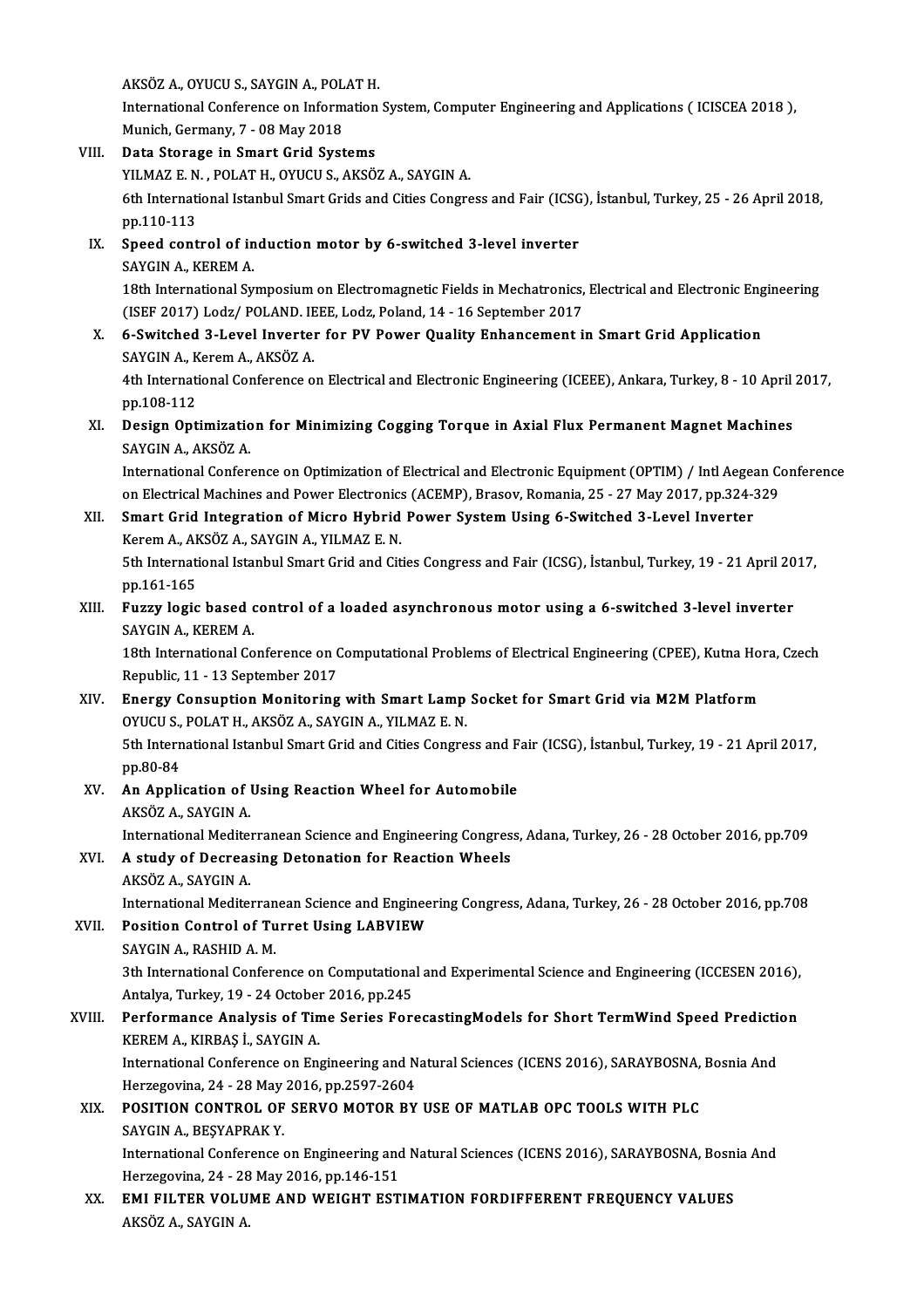Proceedings of 32nd ISERD International Conference, Prague, Czech Republic, PRAGUE, Czech Republic, 05 March<br>2016.pp 1.4 Proceedings<br>2016, pp.1-4<br>A Different Proceedings of 32nd ISERD International Conference, Prague, Czech Republic, PRAGUE, Cz<br>2016, pp.1-4<br>XXI. A Different Model of WECS Connected to Smart Grid Through Matrix Converter<br>SAVCIN A AVSÖZ A VU MAZE N

- 2016, pp.1-4<br>XXI. A Different Model of WECS Connected to Smart Grid Through Matrix Converter<br>SAYGIN A., AKSÖZ A., YILMAZ E. N. 4 Different Model of WECS Connected to Smart Grid Through Matrix Converter<br>SAYGIN A., AKSÖZ A., YILMAZ E. N.<br>4th International Istanbul Smart Grid Congress and Fair (ICSG), İstanbul, Turkey, 20 - 21 April 2016, pp.117-121<br> SAYGIN A., AKSÖZ A., YILMAZ E. N.<br>4th International Istanbul Smart Grid Congress and Fair (ICSG), İstanbul, Turkey, 20 - 21 Ap<br>XXII. 0ptimum rotor design of small PM BLDC motor based on high efficiency criteria<br>SAYCIN A. Q
- 4th International Istanbul Smart Grid Con<br>Optimum rotor design of small PM B<br>SAYGIN A., OCAK C., DALCALI A., ÇELİK E.<br>International Conference On Floctrueal An Optimum rotor design of small PM BLDC motor based on high efficiency criteria<br>SAYGIN A., OCAK C., DALCALI A., ÇELİK E.<br>International Conference On Electrical And Electronic Engineering (Ic3e2015), Malekka, Malaysia, 10 - 1 SAYGIN A., OCAK C., DALCAL<br>International Conference On<br>2015, vol.10, pp.9128-9132<br>Comparative Study by Pll International Conference On Electrical And Electronic Engineering (Ic3e2015), Malekka, Malaysia,<br>2015, vol.10, pp.9128-9132<br>XXIII. Comparative Study by PID and Fuzzy Logic Control Methods For Flighting Parameters<br>DUBSUN M
- 2015, vol.10, pp.9128-9132<br>Comparative Study by PID an<br>DURSUN M., AKSÖZ A., SAYGIN A. Comparative Study by PID and Fuzzy Logic Control<br>DURSUN M., AKSÖZ A., SAYGIN A.<br>APCAT 2015, jeju, South Korea, 20 - 23 May 2015, pp.1-11<br>A COMBARATIVE STUDY BY BID AND EUZZY LOCIC C

### DURSUN M., AKSÖZ A., SAYGIN A.<br>APCAT 2015, jeju, South Korea, 20 - 23 May 2015, pp.1-11<br>XXIV. A COMPARATIVE STUDY BY PID AND FUZZY LOGIC CONTROL METHODS FOR FLIGHT PARAMETERS<br>Keynote Speech APCAT 2015, jeju, :<br>A COMPARATIVE<br>Keynote Speech<br>DUBSUN M. AKSÖ Keynote Speech<br>DURSUN M., AKSÖZ A., SAYGIN A.<br>The 8th Asian-Pacific Conference on Aerospace Technology and Science Jeju Island, Korea, 20 - 23 May 2015<br>DYNAMICS RARAMETER CRARUS OF RASSENCER BLANES

DURSUN M., AKSÖZ A., SAYGIN A.

### XXV. DYNAMICS PARAMETER GRAPHS OF PASSENGER PLANES<br>AKSÖZ A. DURSUN M. SAYGIN A. The 8th Asian-Pacific Conference<br>DYNAMICS PARAMETER GRAF<br>AKSÖZ A., DURSUN M., SAYGIN A.<br>The 9th Asian Pacific Conference

DYNAMICS PARAMETER GRAPHS OF PASSENGER PLANES<br>AKSÖZ A., DURSUN M., SAYGIN A.<br>The 8th Asian-Pacific Conference on Aerospace Technology and Science, Jeju Island, South Korea, 20 - 23 May<br>2015 AKSÖZ<br>The 8t<br>2015 The 8th Asian-Pacific Conference on Aerospace Technology and Science, Jeju Island, Sout<br>2015<br>XXVI. A HPA Application for Greenhouse Temperature Control System Invited Paper<br>DUBSUN M AKSÖZ A SAVCINA

2015<br>XXVI. – A HPA Application for Greenhouse Temperature Control System Invited Paper<br>DURSUN M., AKSÖZ A., SAYGIN A. A HPA Application for Greenhouse Temperature Control System Invited Paper<br>DURSUN M., AKSÖZ A., SAYGIN A.<br>Advances in Environmental and Agricultural Science (ICESEEI), UAE, 22 - 24 February 2015

### XXVII. A HPA Application for Greenhouse Temperature Control System<br>DURSUN M., AKSÖZ A., SAYGIN A. Advances in Environmental and A<br>**A HPA Application for Greenh<br>DURSUN M., AKSÖZ A., SAYGIN A.<br>ENEDCY SYSTEMS ENVIRONMEN** A HPA Application for Greenhouse Temperature Control System<br>DURSUN M., AKSÖZ A., SAYGIN A.<br>ENERGY SYSTEMS, ENVIRONMENT, ENTREPRENEURSHIP and INNOVATION (ICESEEI '15), Dubai, United Arab<br>Emirates 22 - 24 February 2015, pp.7 DURSUN M., AKSÖZ A., SAYGIN A.<br>ENERGY SYSTEMS, ENVIRONMENT, ENTREI<br>Emirates, 22 - 24 February 2015, pp.77-80<br>ANDROID MOBILE DEVICES PASED AU

- ENERGY SYSTEMS, ENVIRONMENT, ENTREPRENEURSHIP and INN<br>Emirates, 22 24 February 2015, pp.77-80<br>XXVIII. ANDROID MOBILE DEVICES BASED AUTOMATION SYSTEM Emirates, 22 - 24 February 2015, pp.77-80<br>ANDROID MOBILE DEVICES BASED AUTOMATION SYSTEM<br>AKSÖZ A., SAYGIN A. ANDROID MOBILE DEVICES BASED AUTOMATION SYSTEM<br>AKSÖZ A., SAYGIN A.<br>Proceedings of Eighth TheIIER-Science Plus International Conference, Dubai, UAE, Dubai, United Arab Emirates, 25<br>26 January 2015, np.19.25 AKSÖZ A., SAYGIN A.<br>Proceedings of Eighth TheIIE<br>- 26 January 2015, pp.19-25<br>A. Dosian and Automation Proceedings of Eighth TheIIER-Science Plus International Conference, Dubai, UA<br>- 26 January 2015, pp.19-25<br>XXIX. A Design and Automation with PLC of A Solar System and Test Results<br>DUBSUN M. ÖZDEN S. SAYCIN A
- 26 January 2015, pp.19-25<br>A Design and Automation with<br>DURSUN M., ÖZDEN S., SAYGIN A.<br>ICEEE 2014 International Conforc ICEEE-2014 International Conference on Electrical and Electronics Engineering, Antalya, Turkey, 21 - 23 April<br>2014, pp.1-6 DURSUN M., ÖZDEN S., SAYGIN A.

## ICEEE-2014 International Conference on Electrical and Electronics Engineerii<br>2014, pp.1-6<br>XXX. A New Design of Single Side Brushless Direct Current Linear Motor 2014, pp.1-6<br>A New Design of Single Side Brushless Direct<br>DURSUN M., SAYGIN A., ÖZDEN S., FENERCİOĞLU A.<br>ICEEE 2014 International Conference on Electrical (

A New Design of Single Side Brushless Direct Current Linear Motor<br>DURSUN M., SAYGIN A., ÖZDEN S., FENERCİOĞLU A.<br>ICEEE-2014 International Conference on Electrical and Electronics Engineering, Antalya, Turkey, 21 - 23 April **DURSUN M., S<br>ICEEE-2014 I<br>2014, pp.1-7<br>INELUENCE** ICEEE-2014 International Conference on Electrical and Electronics Engineering, Antalya, Turkey, 21 - 23 April<br>2014, pp.1-7<br>XXXI. INFLUENCE OF POLE ARC OFFSET ON THE FIELD AND OUTPUT PARAMETERS OF BRUSHLESS DC

## 2014, pp.1<br>INFLUEN<br>MOTORS INFLUENCE OF POLE ARC OFFSET ON THE FIELD AND OUTPU<br>MOTORS<br>SAYGIN A., OCAK C., DALCALI A., GÜRDAL O., ALANTAR S., TARHAN Y.<br>FTEE 2012 Pros of the Intl Conf on Euture Tronds in Electronics and

SAYGIN A., OCAK C., DALCALI A., GÜRDAL O., ALANTAR S., TARHAN Y.

MOTORS<br>SAYGIN A., OCAK C., DALCALI A., GÜRDAL O., ALANTAR S., TARHAN Y.<br>FTEE-2013 Proc. of the Intl. Conf. on Future Trends in Electronics and Electrical Engineering, Bangkok, Thailand,<br>13 - 14 July 2013, pp.16-20 FTEE-2013 Proc. of the Intl. Conf. on Future Trends in Electronics and Electrical Engineerin<br>13 - 14 July 2013, pp.16-20<br>XXXII. Silindirik Taşlama İçin PLC Kontrollü Taş Bileme Aparatının Tasarımı ve İmalatı.<br>19 - TISTÜN H

13 - 14 July 2013, pp.16-20<br>Silindirik Taşlama İçin PLC I<br>ÜSTÜN H., SAYGIN A., GÜLLÜ A.<br>2 Husel Telesh İmelet Somnowa Silindirik Taşlama İçin PLC Kontrollü Taş Bileme Aparatının Tasarımı ve İma<br>ÜSTÜN H., SAYGIN A., GÜLLÜ A.<br>3.Ulusal Talaşlı İmalat Sempozyumu, Ankara, Turkey, 4 - 05 October 2012, pp.378-384<br>Eugay Logis Controlled Matriy Co

USTUN H., SAYGIN A., GULLU A.<br>3.Ulusal Talaşlı İmalat Sempozyumu, Ankara, Turkey, 4 - 05 October 2012, pp.378-384<br>XXXIII. Fuzzy Logic Controlled Matrix Converter Based Speed Control of Induction Motor 3.Ulusal Talaşlı İmalat Sempozyum<br>Fuzzy Logic Controlled Matrix<br>SAYGIN A., DURSUN M., COŞKUN İ.<br>FUZZYSS 2000 International Eugu SAYGIN A., DURSUN M., COŞKUN İ.<br>FUZZYSS-2009 International Fuzzy Systems Symposium, Ankara, Turkey, 1 - 02 October 2009, pp.314-318

XXXIV. Su İçi Koşu Bandı Tasarım ve Imalatı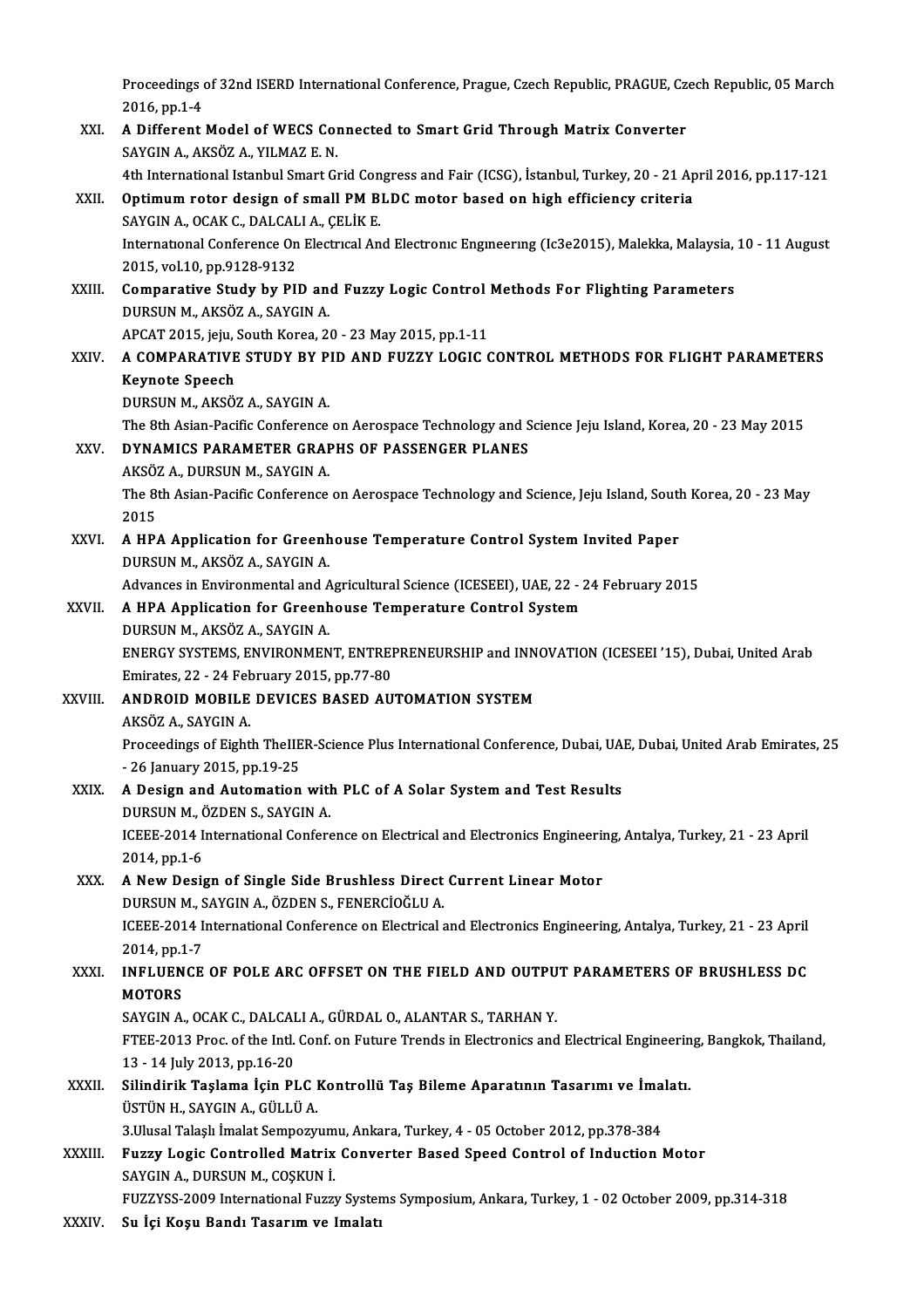ULAŞ H. B. , SAYGIN A.<br>ULAŞ H. B. , SAYGIN A.

IATS 2009-5th International Advanced Technologies Symposium, Karabük, Turkey, 13 - 15 May 2009, pp.2281-<br>2284 ULAŞ<br>IATS 2<br>2284<br>Cift P XXXV. (IATS 2009- 5th International Advanced Technologies Symposium, Karabük, Turkey, 13 - 15 May 2009, pp.2281<br>2284<br>XXXV. (Cift Beslemeli Asenkron Motorların Rotor Sargılarına Bulanık Mantık Tabalı Gerilim Enjeksiyonu ve

### 2284<br>Çift Beslemel<br>Hız Denetimi<br>YESI ED S. AYI Çift Beslemeli Asenkron Motor<br>Hız Denetimi<br>KESLER S., AKPINAR S., SAYGIN A.<br>PİLİMDE MODEPN YÖNTEMLED S Hız Denetimi<br>KESLER S., AKPINAR S., SAYGIN A.<br>BİLİMDE MODERN YÖNTEMLER SEMPOZYUMU- BMYS, Eskişehir, Turkey, 15 - 17 October 2008, pp.255-263<br>Penase 1103 Kartı kullanılarak Matris Konyerter ile Asenkren Metar Hızının Penetl

### KESLER S., AKPINAR S., SAYGIN A.<br>BİLİMDE MODERN YÖNTEMLER SEMPOZYUMU- BMYS, Eskişehir, Turkey, 15 - 17 October 2008, pp.255<br>XXXVI. Dspace 1103 Kartı kullanılarak Matris Konverter ile Asenkron Motor Hızının Denetlenmesi<br>COS BİLİMDE MODERN YÖNTEMLER S<br>Dspace 1103 Kartı kullanılaral<br>COŞKUN İ., DURSUN M., SAYGIN A.<br>2007 EICES Conference for Compu Dspace 1103 Kartı kullanılarak Matris Konverter ile Asenkron Motor Hızının Denetlenmesi<br>COŞKUN İ., DURSUN M., SAYGIN A.<br>2007 FIGES Conference for Computer Aided Engineering and System Modeling, Antalya, Turkey, 12 - 14 Nov

COŞKUN İ., DI<br>2007 FIGES C<br>2007, pp.1-9<br>Teknolojik C 2007 FIGES Conference for Computer Aided Engineering and System Modeling, Antalya, Turkey, 12 - 14 November 2007, pp.1-9<br>XXXVII. Teknolojik Gelişmelere Dayalı Elektrik Tesisatçılığı Analizi ve Meslek Standardı Üzerine Bir

### 2007, pp.1-9<br>Teknolojik Gelişmelere Dayalı Elektrik Tesisatçılığı Analizi ve Meslek Standardı Üzerine Bir Çalışma<br>GÜVENÇ U., SAYGIN A., BATTALOĞLU H., YILMAZ C., DURSUN M. Teknolojik Gelişmelere Dayalı Elektrik Tesisatçılığı Analizi ve Meslek Standardı Üzerine Bir Çalı<br>GÜVENÇ U., SAYGIN A., BATTALOĞLU H., YILMAZ C., DURSUN M.<br>UMES-2007 Ulusal Teknik Eğitim, Mühendislik ve Eğitim Bilimleri Ge

GÜVENÇ U., SAYGIN A., BATTALOĞLU H.<br>UMES-2007 Ulusal Teknik Eğitim, Müher<br>Turkey, 20 - 22 June 2007, pp.280-283<br>Behinaisı Maslak Standardı Calistin UMES-2007 Ulusal Teknik Eğitim, Mühendislik<br>Turkey, 20 - 22 June 2007, pp.280-283<br>XXXVIII. Bobinajcı Meslek Standardı Geliştirilmesi<br>P<sup>ipočiu S.</sup> SAYCIN A. BATTALOČI U.H. YU M

### Turkey, 20 - 22 June 2007, pp.280-283<br><mark>Bobinajcı Meslek Standardı Geliştirilmesi</mark><br>BİROĞUL S., SAYGIN A., BATTALOĞLU H., YILMAZ C., DURSUN M.<br>UMES 2007 Ulugel Telmik Eğitim Mühandialik ve Eğitim Bilimleri Bobinajcı Meslek Standardı Geliştirilmesi<br>BİROĞUL S., SAYGIN A., BATTALOĞLU H., YILMAZ C., DURSUN M.<br>UMES-2007 Ulusal Teknik Eğitim, Mühendislik ve Eğitim Bilimleri Genç Araştırmacılar Sempozyumu, Kocaeli,<br>Turkey, 20 - 22 BİROĞUL S., SAYGIN A., BATTALOĞLU H<br>UMES-2007 Ulusal Teknik Eğitim, Müher<br>Turkey, 20 - 22 June 2007, pp.268-271<br>Elektrik Bane Mantörü Meslek Stan UMES-2007 Ulusal Teknik Eğitim, Mühendislik ve Eğitim Bilimle<br>Turkey, 20 - 22 June 2007, pp.268-271<br>XXXIX. Elektrik Pano Montörü Meslek Standardı Geliştirilmesi<br>PİROĞUL S. DURSUN M. BATTALOĞLU H. YU MAZ G. SAVGIN

Turkey, 20 - 22 June 2007, pp.268-271<br>Elektrik Pano Montörü Meslek Standardı Geliştirilmesi<br>BİROĞUL S., DURSUN M., BATTALOĞLU H., YILMAZ C., SAYGIN A.<br>UMES 2007 Ulusal Talmik Eğitim Mühandialik ve Eğitim Bilimleri UMES-2007 Ulusal Teknik Eğitim, Mühendislik ve Eğitim Bilimleri Genç Araştırmacılar Sempozyumu, Kocaeli, Turkey, 20 - 22 June 2007, pp.272-275 BİROĞUL S., DURSUN M., BATTALOĞLU H., YILMAZ C., SAYGIN A. UMES-2007 Ulusal Teknik Eğitim, Mühendislik ve Eğitim Bilimleri Genç Araştırı<br>Turkey, 20 - 22 June 2007, pp.272-275<br>XL. Güvenlik Sistemleri Meslek Standardı Geliştirme Üzerine Bir Çalışma<br>SÖNMEZ V. YU MAZ C. BATTALOĞLU H.

- Turkey, 20 22 June 2007, pp.272-275<br>Güvenlik Sistemleri Meslek Standardı Geliştirme Üzerine<br>SÖNMEZ Y., YILMAZ C., BATTALOĞLU H., DURSUN M., SAYGIN A.<br>UMES 2007 Ulusel Telmik Eğitim Mühandislik ve Eğitim Bilimler Güvenlik Sistemleri Meslek Standardı Geliştirme Üzerine Bir Çalışma<br>SÖNMEZ Y., YILMAZ C., BATTALOĞLU H., DURSUN M., SAYGIN A.<br>UMES-2007 Ulusal Teknik Eğitim, Mühendislik ve Eğitim Bilimleri Genç Araştırmacılar Sempozyumu, SÖNMEZ Y., YILMAZ C., BATTALOĞLU H<br>UMES-2007 Ulusal Teknik Eğitim, Müher<br>Turkey, 20 - 22 June 2007, pp.284-287<br>Endüstrivel Elektronik Tesis ve Bal UMES-2007 Ulusal Teknik Eğitim, Mühendislik ve Eğitim Bilimleri Genç Araştırmacılar Sempozyumı<br>Turkey, 20 - 22 June 2007, pp.284-287<br>XLI. Budüstriyel Elektronik Tesis ve Bakım Onarım Elemanı Meslek Standardı Gelistirilmesi
- Turkey, 20 22 June 2007, pp.284-287<br>Endüstriyel Elektronik Tesis ve Bakım Onarım Elemanı M<br>SÖNMEZ Y., BATTALOĞLU H., DURSUN M., YILMAZ C., SAYGIN A.<br>UMES 2007 Ulugel Telmik Eğitim Mühandialik ve Eğitim Bilimler Endüstriyel Elektronik Tesis ve Bakım Onarım Elemanı Meslek Standardı Gelistirilmesi<br>SÖNMEZ Y., BATTALOĞLU H., DURSUN M., YILMAZ C., SAYGIN A.<br>UMES-2007 Ulusal Teknik Eğitim, Mühendislik ve Eğitim Bilimleri Genç Araştırmac SÖNMEZ Y., BATTALOĞLU H., DURSUN I<br>UMES-2007 Ulusal Teknik Eğitim, Müher<br>Turkey, 20 - 22 June 2007, pp.288-291<br>Eğitim Amaslı Bin Asansân Sistamin UMES-2007 Ulusal Teknik Eğitim, Mühendislik ve Eğitim<br>Turkey, 20 - 22 June 2007, pp.288-291<br>XLII. Eğitim Amaçlı Bir Asansör Sisteminin Benzetimi
- Turkey, 20 22 June 20<br>Eğitim Amaçlı Bir As<br>DURSUN M., SAYGIN A.<br>IETC 2006 6th INTERN Eğitim Amaçlı Bir Asansör Sisteminin Benzetimi<br>DURSUN M., SAYGIN A.<br>IETC-2006 6th INTERNATIONALEDUCATIONALTECHNOLOGYCONFERENCE, Magusa, Cyprus (Kktc), 19 - 21 April<br>2006 pp 576 596 DURSUN M., SAYGI<br>IETC-2006 6th INT<br>2006, pp.576-586<br>Bulanık Mantik E IETC-2006 6th INTERNATIONALEDUCATIONALTECHNOLOGYCONFERENCE, Magusa, Cy<br>2006, pp.576-586<br>XLIII. Bulanık Mantık Denetimli Anahtarlamalı Relüktans Motor ile Asansör Tahriki

## 2006, pp.576-586<br>Bulanık Mantık Dene<br>DURSUN M., SAYGIN A.<br>BMYS 2005 Bilimda Me Bulanık Mantık Denetimli Anahtarlamalı Relüktans Motor ile Asansör Tahriki<br>DURSUN M., SAYGIN A.<br>BMYS-2005 Bilimde Modern Yöntemler Sempozyumu, Kocaeli, Turkey, 16 - 18 November 2005, pp.579-586<br>DSB Based Euggy Noural Speed

### DURSUN M., SAYGIN A.<br>BMYS-2005 Bilimde Modern Yöntemler Sempozyumu, Kocaeli, Turkey, 16 - 18 No<br>XLIV. DSP Based Fuzzy-Neural Speed Tracking Control of Brushless DCMotor<br>GENCER C., SAYGIN A., COSKUN İ. BMYS-2005 Bilimde Modern Yönt<br>DSP Based Fuzzy-Neural Spee<br>GENÇER Ç., SAYGIN A., COŞKUN İ.<br>TAINN 2005 14th Turkish Sumno DSP Based Fuzzy-Neural Speed Tracking Control of Brushless DCMotor<br>GENÇER Ç., SAYGIN A., COŞKUN İ.<br>TAINN-2005 14th Turkish Symposium Artificial Intelligence and Neural Networks, İzmir, Turkey, 16 - 17 June 2005,<br>nn 1 9 **GENÇE<br>TAINN-<br>pp.1-9<br>CÜNES**

### TAINN-2005 14th Turkish Symposium Artificial Intelligence and Neural Networks, İzmir, Turkey, 16 - 17 Ju<br>pp.1-9<br>XLV. GÜNEŞ ENERJİLİ BİR SULAMA SİSTEMİNDE BOOST KONVERTERDEN BESLENEN ARM SÜRÜCÜ<br>sİSTEMİNİN ANALİZİ pp.1-9<br>GÜNEŞ ENERJİLİ BİR<br>SİSTEMİNİN ANALİZİ<br>DUBSUN M. SAYCIN A GÜNEŞ ENERJİLİ BİR<br>SİSTEMİNİN ANALİZ<br>DURSUN M., SAYGIN A.<br><sup>214 Ronqurabla Energy</sup> SİSTEMİNİN ANALİZİ<br>DURSUN M., SAYGIN A.<br>3rd Renewable Energy Sources Symposium, Mersin, Mersin, Turkey, 01 January 2005<br>System Analysis of switched relustanse meter driver with boost senyerter f

### DURSUN M., SAYGIN A.<br>3rd Renewable Energy Sources Symposium, Mersin, Mersin, Turkey, 01 January 2005<br>XLVI. System Analysis of switched reluctance motor driver with boost converter for a photovoltaic array<br>invisation evatem 3rd Renewable Ener<br>System Analysis of<br>irrigation system<br>DURSIN M. SAVCIN System Analysis of s<br>irrigation system<br>DURSUN M., SAYGIN A.<br><sup>2nd Bonoumble Energy</sup> irrigation system<br>DURSUN M., SAYGIN A.<br>3rd Renewable Energy Sources Symposium, 1 - 02 January 2005

XLVII. Termik Santral Çevresinde Oluşan Radyasyonun PLC ile denetimi